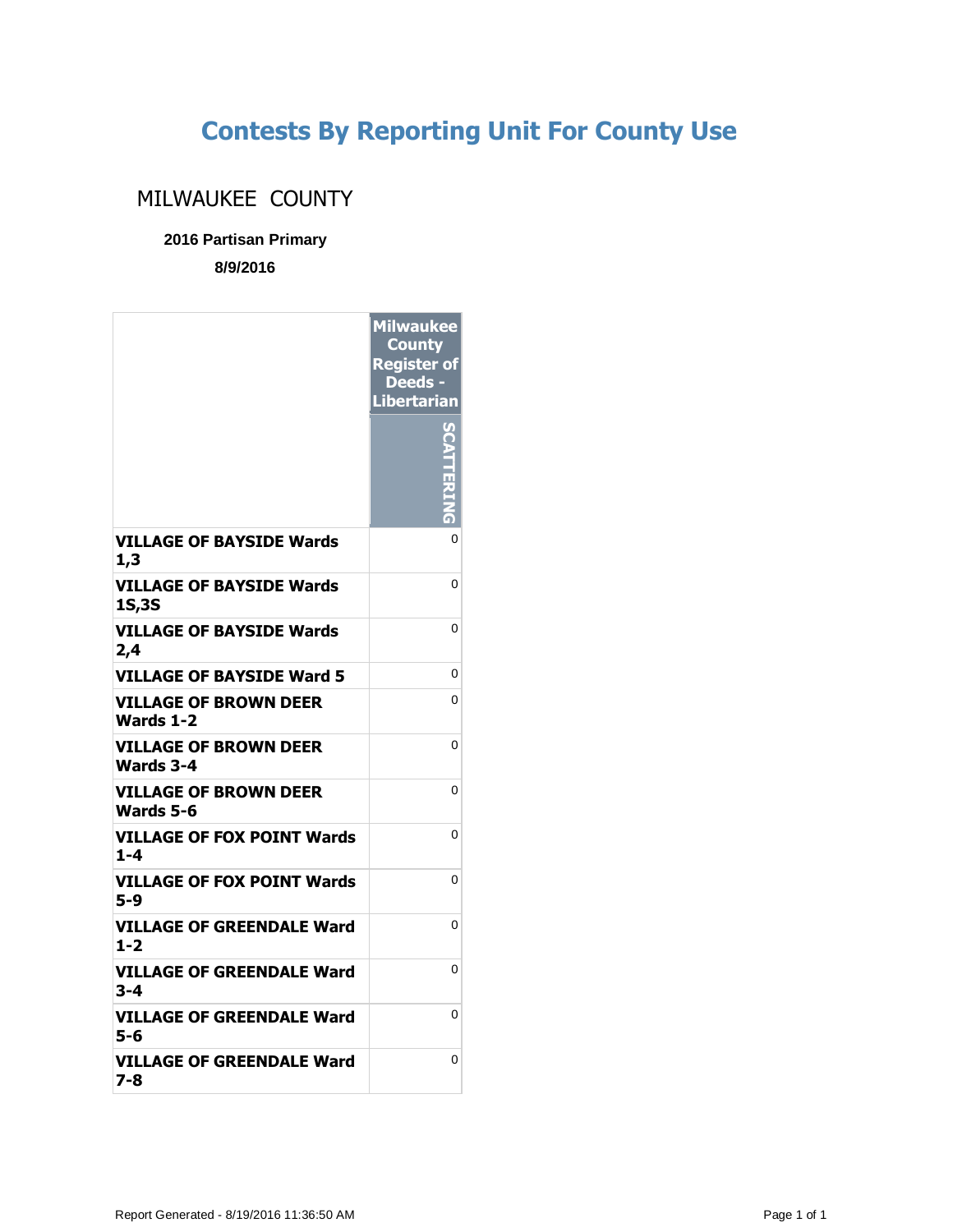| <b>VILLAGE OF GREENDALE Ward</b><br>$9 - 10$          | 0 |
|-------------------------------------------------------|---|
| VILLAGE OF HALES CORNERS<br>Wards 1-3                 | 0 |
| VILLAGE OF HALES CORNERS<br>Wards 4-6                 | 0 |
| <b>VILLAGE OF HALES CORNERS</b><br>Wards 7-9          | 0 |
| <b>VILLAGE OF RIVER HILLS Ward</b><br>$1 - 3$         | 0 |
| <b>VILLAGE OF SHOREWOOD Ward</b><br>$1 - 4$           | 0 |
| VILLAGE OF SHOREWOOD Ward<br>5-8                      | 0 |
| VILLAGE OF SHOREWOOD Ward<br>$9 - 12$                 | 0 |
| <b>VILLAGE OF WEST MILWAUKEE</b><br><b>Ward 1-2,5</b> | 0 |
| <b>VILLAGE OF WEST MILWAUKEE</b><br><b>Ward 3-4,6</b> | 0 |
| <b>VILLAGE OF WHITEFISH BAY</b><br>Wards 1-2          | 0 |
| <b>VILLAGE OF WHITEFISH BAY</b><br><b>Wards 3-4</b>   | 0 |
| <b>VILLAGE OF WHITEFISH BAY</b><br>Wards 5-6          | 0 |
| VILLAGE OF WHITEFISH BAY<br>Ward 7                    | 0 |
| <b>VILLAGE OF WHITEFISH BAY</b><br><b>Wards 8,10</b>  | 0 |
| <b>VILLAGE OF WHITEFISH BAY</b><br><b>Wards 9,11</b>  | 0 |
| <b>VILLAGE OF WHITEFISH BAY</b><br>Ward 12            | 0 |
| <b>CITY OF CUDAHY Wards 1-3</b>                       | 0 |
| <b>CITY OF CUDAHY Wards 4-6</b>                       | 0 |
| <b>CITY OF CUDAHY Wards 7-9</b>                       | 1 |
| <b>CITY OF CUDAHY Wards 10-12</b>                     | 0 |
| <b>CITY OF CUDAHY Wards 13-15</b>                     | 0 |
| <b>CITY OF FRANKLIN Ward 1</b>                        | 0 |
| <b>CITY OF FRANKLIN Ward 2</b>                        | 0 |
| <b>CITY OF FRANKLIN Ward 3</b>                        | 0 |
| <b>CITY OF FRANKLIN Ward 4</b>                        | 0 |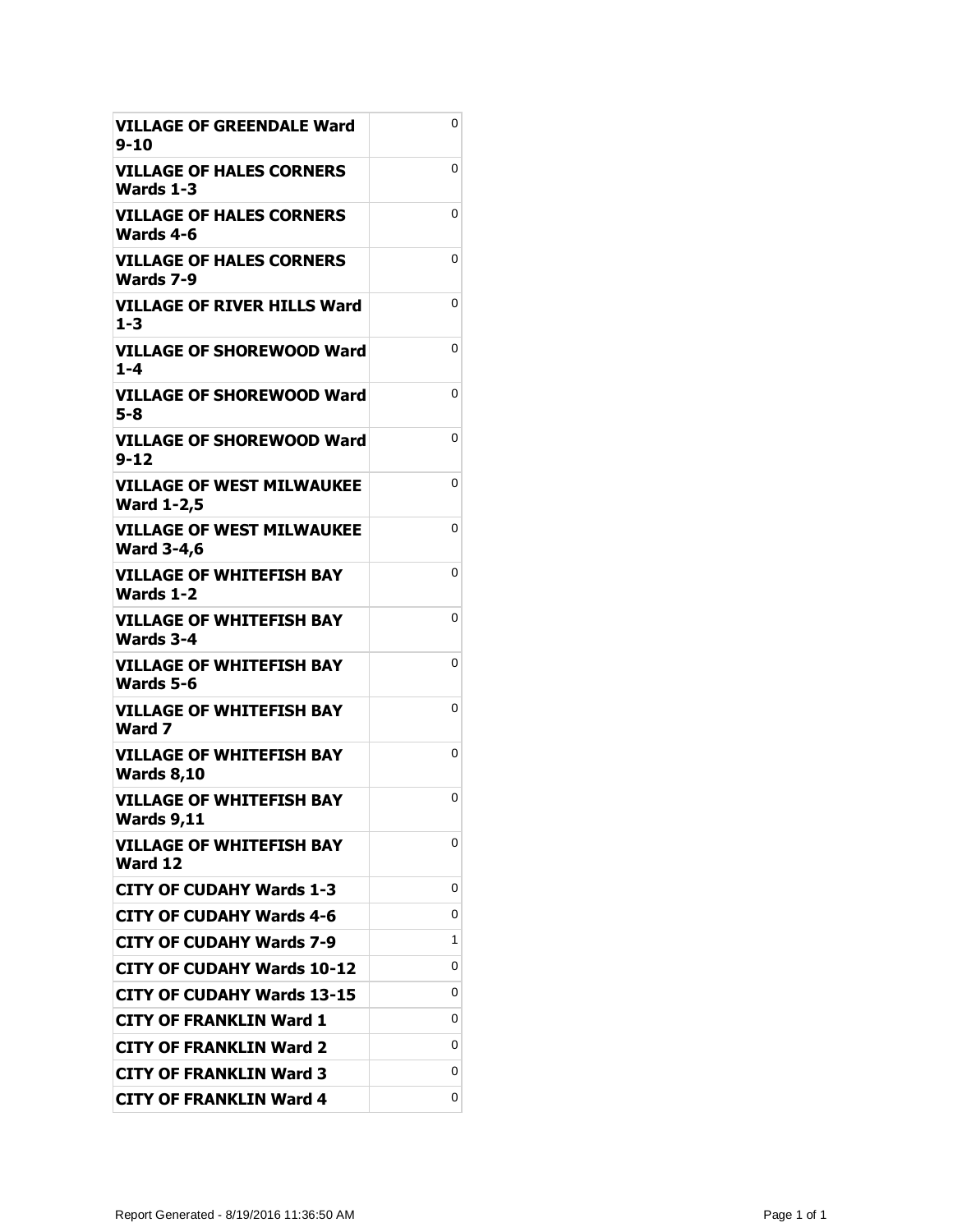| <b>CITY OF FRANKLIN Ward 5</b>     | 0 |
|------------------------------------|---|
| <b>CITY OF FRANKLIN Ward 6</b>     | 0 |
| <b>CITY OF FRANKLIN Ward 7</b>     | 0 |
| <b>CITY OF FRANKLIN Ward 8</b>     | 0 |
| <b>CITY OF FRANKLIN Ward 9</b>     | 0 |
| <b>CITY OF FRANKLIN Ward 10</b>    | 0 |
| <b>CITY OF FRANKLIN Ward 11</b>    | 0 |
| <b>CITY OF FRANKLIN Ward 12</b>    | 0 |
| <b>CITY OF FRANKLIN Ward 13</b>    | 0 |
| <b>CITY OF FRANKLIN Ward 14</b>    | 0 |
| <b>CITY OF FRANKLIN Ward 15A</b>   | 0 |
| <b>CITY OF FRANKLIN Ward 15B</b>   | 0 |
| <b>CITY OF FRANKLIN Ward 16</b>    | 0 |
| <b>CITY OF FRANKLIN Ward 17</b>    | 0 |
| <b>CITY OF FRANKLIN Ward 18</b>    | 0 |
| <b>CITY OF FRANKLIN Ward 19</b>    | 0 |
| <b>CITY OF FRANKLIN Ward 20</b>    | 0 |
| <b>CITY OF FRANKLIN Ward 21</b>    | 0 |
| <b>CITY OF FRANKLIN Ward 22B</b>   | 0 |
| <b>CITY OF FRANKLIN Ward 22A</b>   | 0 |
| <b>CITY OF FRANKLIN Ward 23</b>    | 0 |
| <b>CITY OF GLENDALE Ward 1,7</b>   | 0 |
| <b>CITY OF GLENDALE Wards 2,8S</b> | 0 |
| <b>CITY OF GLENDALE Ward 3,9</b>   | 0 |
| <b>CITY OF GLENDALE Ward 4,10</b>  | 0 |
| <b>CITY OF GLENDALE Wards 5,11</b> | 0 |
| <b>CITY OF GLENDALE Ward 6,12</b>  | 0 |
| <b>CITY OF GLENDALE Ward 8</b>     | 0 |
| <b>CITY OF GLENDALE Ward 11S</b>   | 0 |
| <b>CITY OF GREENFIELD Ward 1</b>   | 0 |
| <b>CITY OF GREENFIELD Ward 2</b>   | 0 |
| <b>CITY OF GREENFIELD Ward 3</b>   | 0 |
| <b>CITY OF GREENFIELD Ward 4</b>   | 0 |
| <b>CITY OF GREENFIELD Ward 5</b>   | 0 |
| <b>CITY OF GREENFIELD Ward 6</b>   | 0 |
| <b>CITY OF GREENFIELD Ward 7</b>   | 1 |
| <b>CITY OF GREENFIELD Ward 8</b>   | 0 |
| <b>CITY OF GREENFIELD Ward 9</b>   | 0 |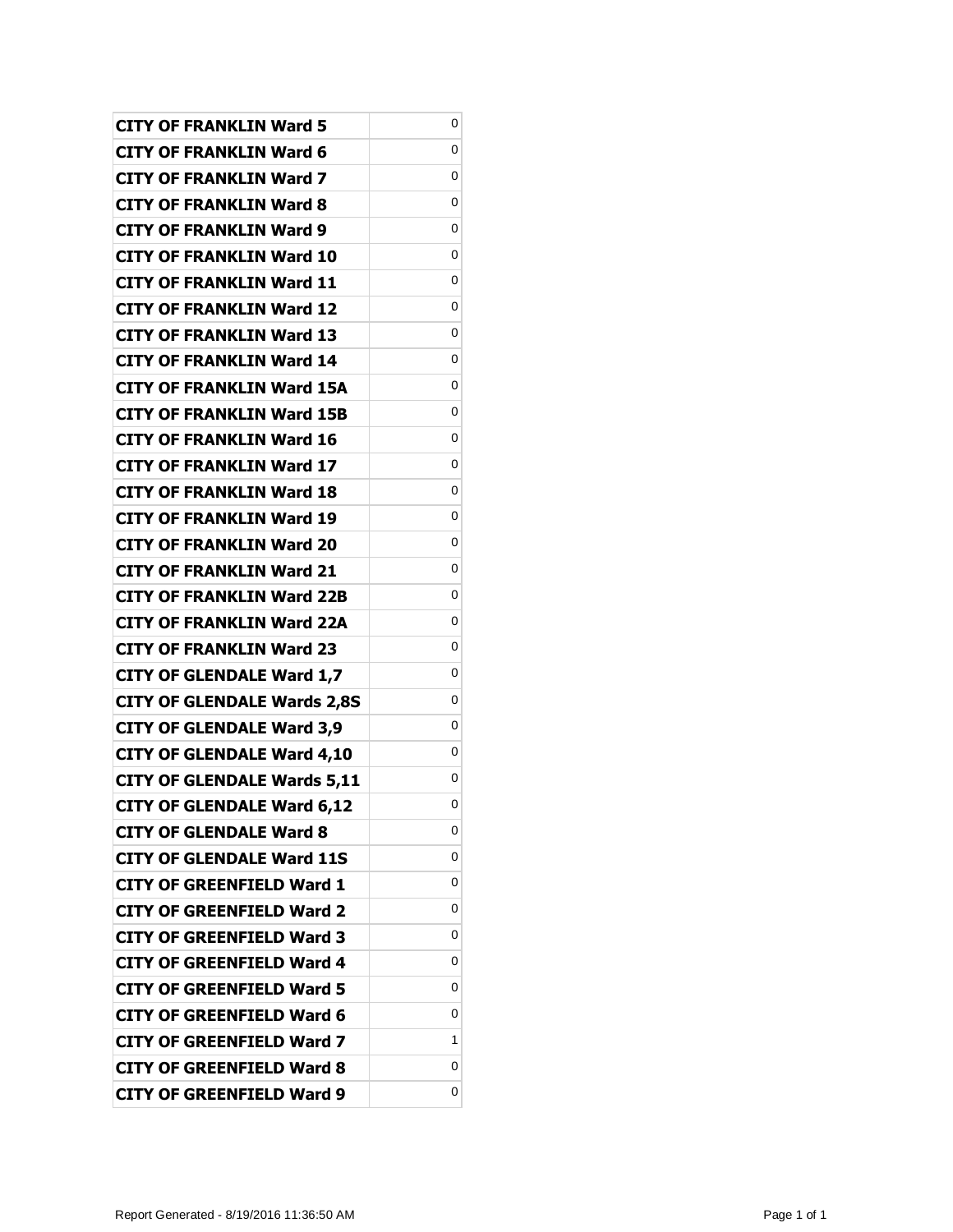| CITY OF GREENFIELD Ward 10        | 0 |
|-----------------------------------|---|
| CITY OF GREENFIELD Ward 11        | 0 |
| CITY OF GREENFIELD Ward 12        | 0 |
| CITY OF GREENFIELD Ward 13        | 0 |
| CITY OF GREENFIELD Ward 14        | 0 |
| CITY OF GREENFIELD Ward 15        | 0 |
| CITY OF GREENFIELD Ward 16        | 0 |
| CITY OF GREENFIELD Ward 17        | 0 |
| CITY OF GREENFIELD Ward 18        | 0 |
| CITY OF GREENFIELD Ward 19        | 0 |
| <b>CITY OF GREENFIELD Ward 20</b> | 0 |
| CITY OF GREENFIELD Ward 21        | 0 |
| CITY OF MILWAUKEE Ward 1          | 0 |
| CITY OF MILWAUKEE Ward 2          | 0 |
| <b>CITY OF MILWAUKEE Ward 3</b>   | 0 |
| <b>CITY OF MILWAUKEE Ward 4</b>   | 0 |
| <b>CITY OF MILWAUKEE Ward 5</b>   | 0 |
| CITY OF MILWAUKEE Ward 6          | 0 |
| CITY OF MILWAUKEE Ward 7          | 0 |
| <b>CITY OF MILWAUKEE Ward 8</b>   | 0 |
| <b>CITY OF MILWAUKEE Ward 9</b>   | 0 |
| <b>CITY OF MILWAUKEE Ward 10</b>  | 0 |
| CITY OF MILWAUKEE Ward 11         | 0 |
| <b>CITY OF MILWAUKEE Ward 12</b>  | 0 |
| <b>CITY OF MILWAUKEE Ward 13</b>  | 0 |
| <b>CITY OF MILWAUKEE Ward 14</b>  | 0 |
| <b>CITY OF MILWAUKEE Ward 15</b>  | 0 |
| <b>CITY OF MILWAUKEE Ward 16</b>  | 0 |
| <b>CITY OF MILWAUKEE Ward 17</b>  | 0 |
| <b>CITY OF MILWAUKEE Ward 18</b>  | 0 |
| <b>CITY OF MILWAUKEE Ward 19</b>  | 0 |
| <b>CITY OF MILWAUKEE Ward 20</b>  | 0 |
| CITY OF MILWAUKEE Ward 21         | 0 |
| <b>CITY OF MILWAUKEE Ward 22</b>  | 0 |
| <b>CITY OF MILWAUKEE Ward 23</b>  | 0 |
| <b>CITY OF MILWAUKEE Ward 24</b>  | 0 |
| <b>CITY OF MILWAUKEE Ward 25</b>  | 0 |
| <b>CITY OF MILWAUKEE Ward 26</b>  | 0 |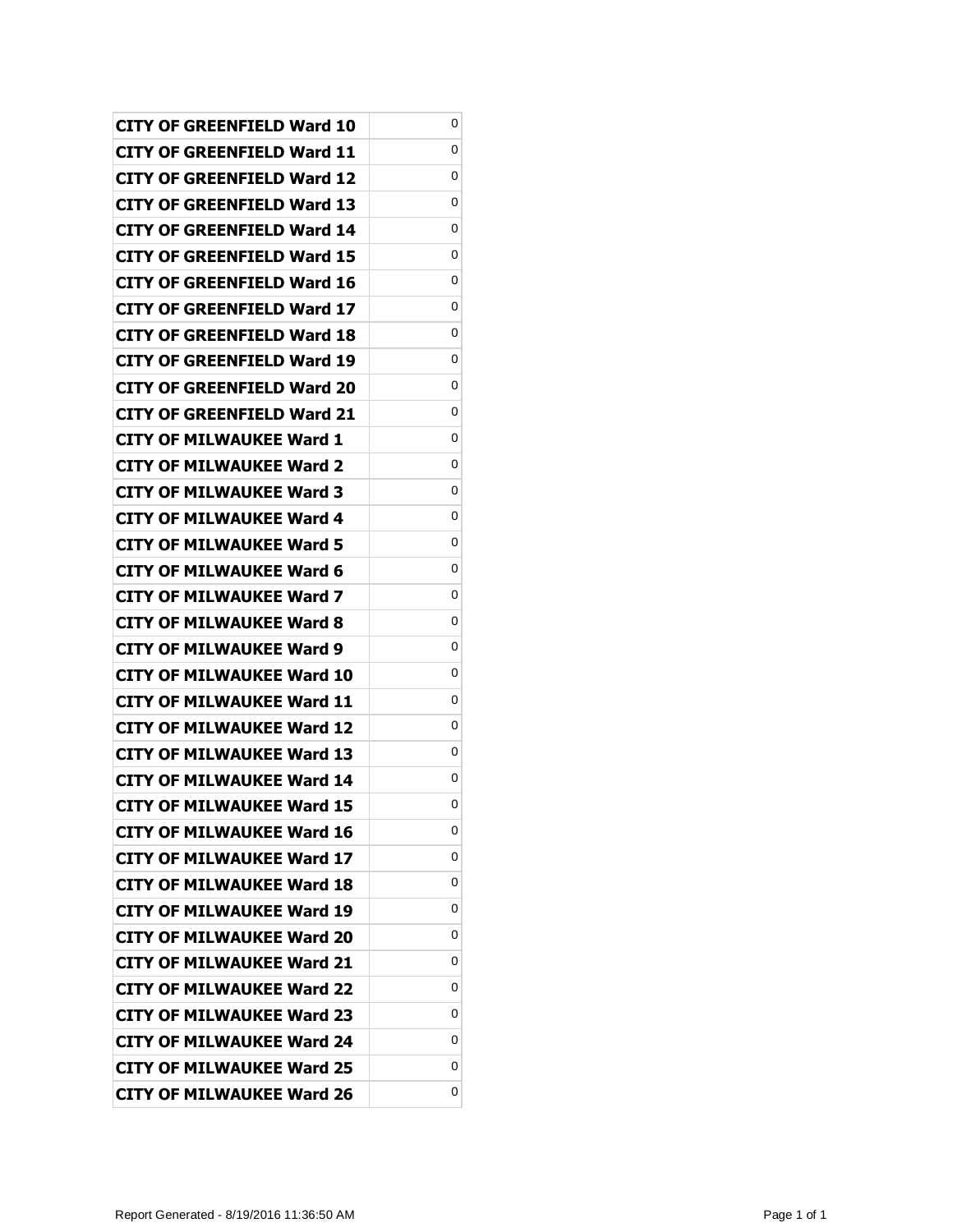| <b>CITY OF MILWAUKEE Ward 27</b> | 0 |
|----------------------------------|---|
| <b>CITY OF MILWAUKEE Ward 28</b> | 0 |
| <b>CITY OF MILWAUKEE Ward 29</b> | 0 |
| <b>CITY OF MILWAUKEE Ward 30</b> | 0 |
| <b>CITY OF MILWAUKEE Ward 31</b> | 0 |
| <b>CITY OF MILWAUKEE Ward 32</b> | 0 |
| <b>CITY OF MILWAUKEE Ward 33</b> | 0 |
| <b>CITY OF MILWAUKEE Ward 34</b> | 0 |
| CITY OF MILWAUKEE Ward 35        | 0 |
| <b>CITY OF MILWAUKEE Ward 36</b> | 0 |
| <b>CITY OF MILWAUKEE Ward 37</b> | 0 |
| <b>CITY OF MILWAUKEE Ward 38</b> | 0 |
| <b>CITY OF MILWAUKEE Ward 39</b> | 0 |
| CITY OF MILWAUKEE Ward 40        | 0 |
| <b>CITY OF MILWAUKEE Ward 41</b> | 0 |
| <b>CITY OF MILWAUKEE Ward 42</b> | 0 |
| <b>CITY OF MILWAUKEE Ward 43</b> | 0 |
| <b>CITY OF MILWAUKEE Ward 44</b> | 0 |
| <b>CITY OF MILWAUKEE Ward 45</b> | 0 |
| <b>CITY OF MILWAUKEE Ward 46</b> | 0 |
| <b>CITY OF MILWAUKEE Ward 47</b> | 0 |
| <b>CITY OF MILWAUKEE Ward 48</b> | 0 |
| CITY OF MILWAUKEE Ward 49        | 0 |
| <b>CITY OF MILWAUKEE Ward 50</b> | 0 |
| <b>CITY OF MILWAUKEE Ward 51</b> | 0 |
| <b>CITY OF MILWAUKEE Ward 52</b> | 0 |
| <b>CITY OF MILWAUKEE Ward 53</b> | 0 |
| <b>CITY OF MILWAUKEE Ward 54</b> | 0 |
| <b>CITY OF MILWAUKEE Ward 55</b> | 0 |
| <b>CITY OF MILWAUKEE Ward 56</b> | 0 |
| <b>CITY OF MILWAUKEE Ward 57</b> | 0 |
| <b>CITY OF MILWAUKEE Ward 58</b> | 0 |
| <b>CITY OF MILWAUKEE Ward 59</b> | 0 |
| <b>CITY OF MILWAUKEE Ward 60</b> | 0 |
| <b>CITY OF MILWAUKEE Ward 61</b> | 0 |
| <b>CITY OF MILWAUKEE Ward 62</b> | 0 |
| <b>CITY OF MILWAUKEE Ward 63</b> | 0 |
| <b>CITY OF MILWAUKEE Ward 64</b> | 0 |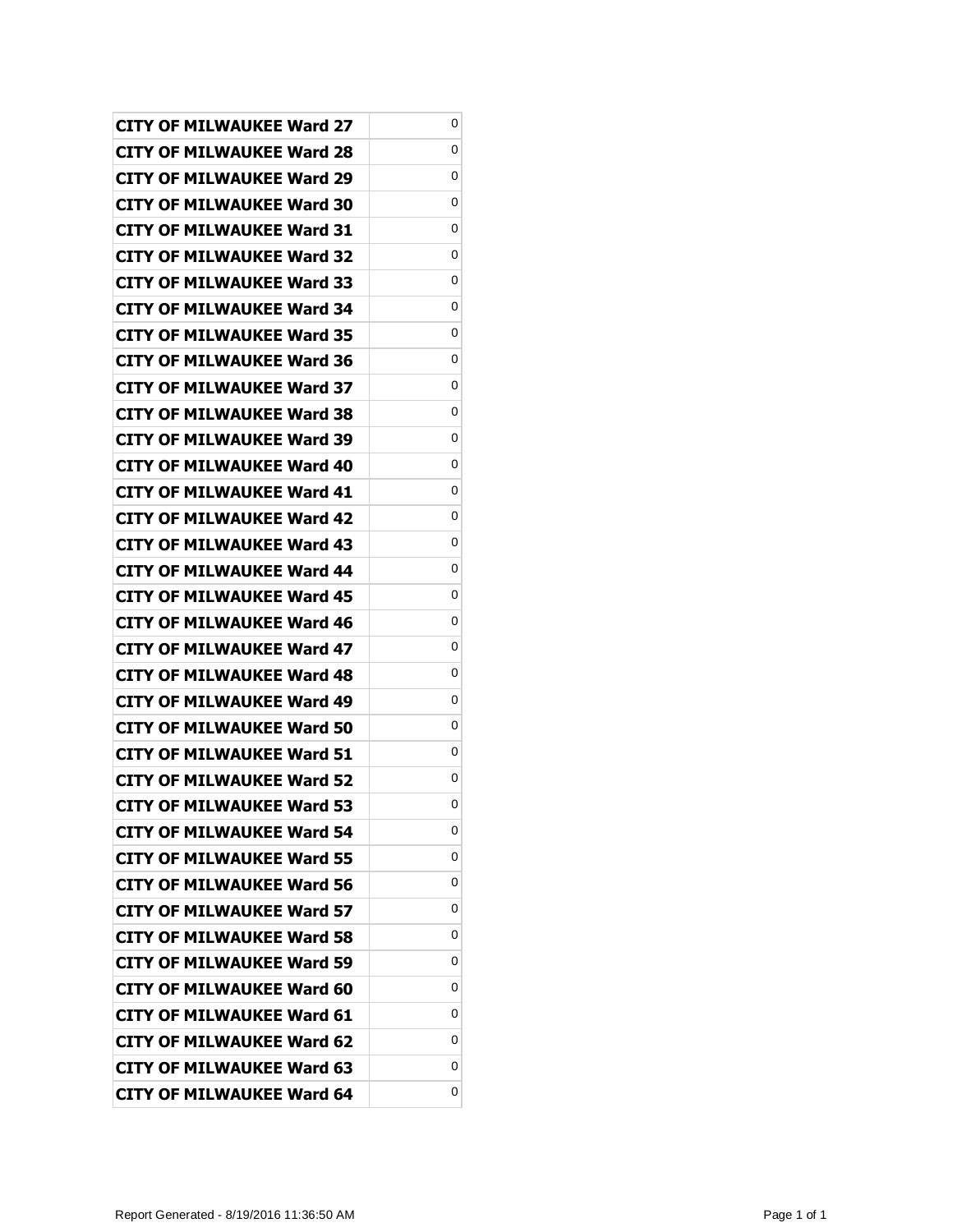| <b>CITY OF MILWAUKEE Ward 65</b>  | 0 |
|-----------------------------------|---|
| <b>CITY OF MILWAUKEE Ward 66</b>  | 0 |
| CITY OF MILWAUKEE Ward 67         | 0 |
| <b>CITY OF MILWAUKEE Ward 68</b>  | 0 |
| <b>CITY OF MILWAUKEE Ward 69</b>  | 0 |
| CITY OF MILWAUKEE Ward 70         | 0 |
| <b>CITY OF MILWAUKEE Ward 71</b>  | 0 |
| CITY OF MILWAUKEE Ward 72         | 0 |
| <b>CITY OF MILWAUKEE Ward 73</b>  | 0 |
| <b>CITY OF MILWAUKEE Ward 74</b>  | 0 |
| <b>CITY OF MILWAUKEE Ward 75</b>  | 0 |
| CITY OF MILWAUKEE Ward 76         | 0 |
| <b>CITY OF MILWAUKEE Ward 77</b>  | 0 |
| CITY OF MILWAUKEE Ward 78         | 0 |
| <b>CITY OF MILWAUKEE Ward 79</b>  | 0 |
| <b>CITY OF MILWAUKEE Ward 80</b>  | 0 |
| CITY OF MILWAUKEE Ward 81         | 0 |
| <b>CITY OF MILWAUKEE Ward 82</b>  | 0 |
| CITY OF MILWAUKEE Ward 83         | 0 |
| <b>CITY OF MILWAUKEE Ward 84</b>  | 0 |
| <b>CITY OF MILWAUKEE Ward 85</b>  | 0 |
| <b>CITY OF MILWAUKEE Ward 86</b>  | 0 |
| CITY OF MILWAUKEE Ward 87         | 0 |
| <b>CITY OF MILWAUKEE Ward 88</b>  | 0 |
| <b>CITY OF MILWAUKEE Ward 89</b>  | 0 |
| CITY OF MILWAUKEE Ward 90         | 0 |
| <b>CITY OF MILWAUKEE Ward 91</b>  | 0 |
| <b>CITY OF MILWAUKEE Ward 92</b>  | 0 |
| <b>CITY OF MILWAUKEE Ward 93</b>  | 0 |
| <b>CITY OF MILWAUKEE Ward 94</b>  | 0 |
| <b>CITY OF MILWAUKEE Ward 95</b>  | 0 |
| <b>CITY OF MILWAUKEE Ward 96</b>  | 0 |
| <b>CITY OF MILWAUKEE Ward 97</b>  | 0 |
| <b>CITY OF MILWAUKEE Ward 98</b>  | 0 |
| <b>CITY OF MILWAUKEE Ward 99</b>  | 0 |
| <b>CITY OF MILWAUKEE Ward 100</b> | 0 |
| <b>CITY OF MILWAUKEE Ward 101</b> | 0 |
| <b>CITY OF MILWAUKEE Ward 102</b> | 0 |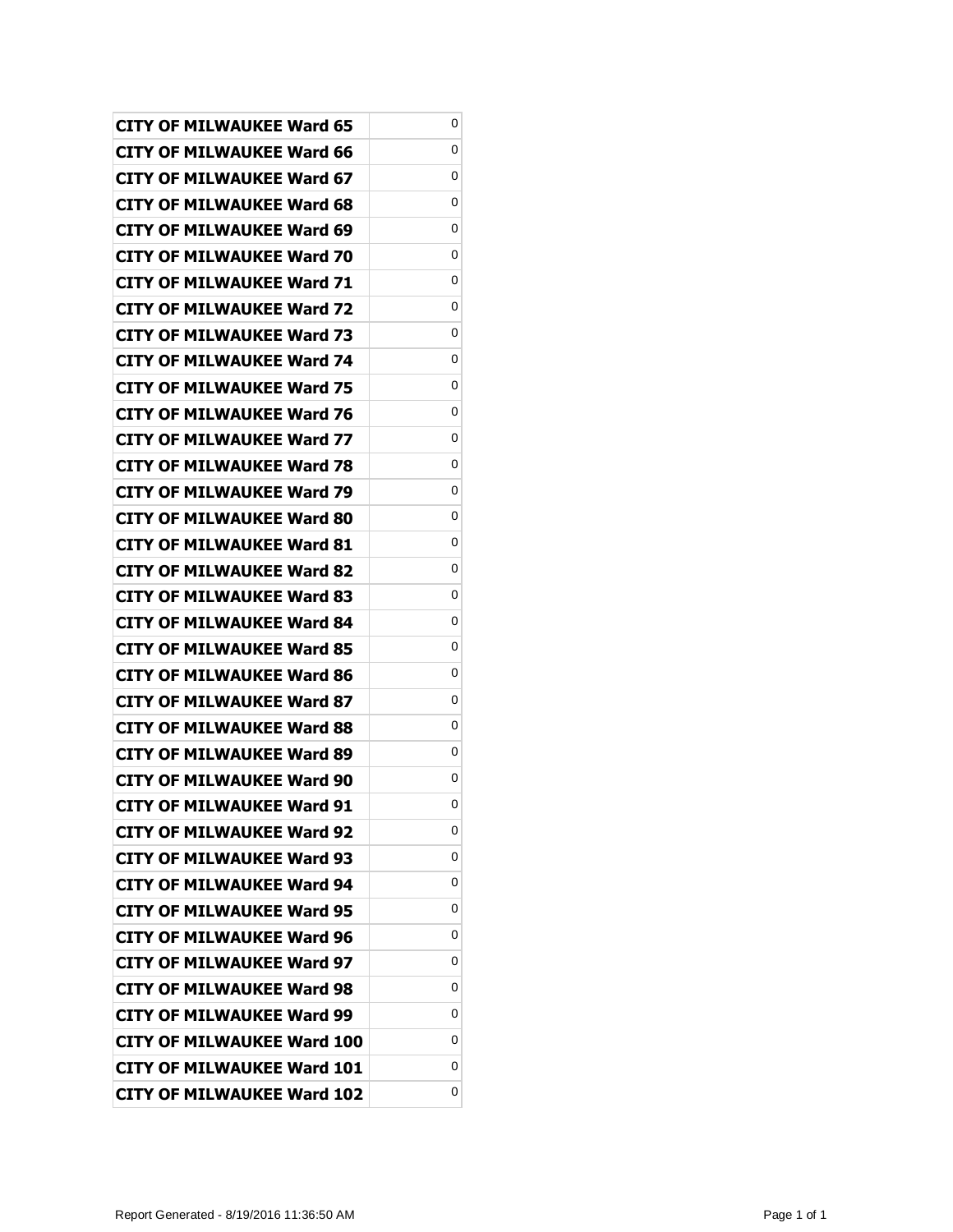| <b>CITY OF MILWAUKEE Ward 103</b> | 0 |
|-----------------------------------|---|
| CITY OF MILWAUKEE Ward 104        | 0 |
| CITY OF MILWAUKEE Ward 105        | 0 |
| <b>CITY OF MILWAUKEE Ward 106</b> | 0 |
| <b>CITY OF MILWAUKEE Ward 107</b> | 0 |
| CITY OF MILWAUKEE Ward 108        | 0 |
| CITY OF MILWAUKEE Ward 109        | 0 |
| CITY OF MILWAUKEE Ward 110        | 0 |
| <b>CITY OF MILWAUKEE Ward 111</b> | 0 |
| CITY OF MILWAUKEE Ward 112        | 0 |
| <b>CITY OF MILWAUKEE Ward 113</b> | 0 |
| CITY OF MILWAUKEE Ward 114        | 0 |
| <b>CITY OF MILWAUKEE Ward 115</b> | 0 |
| CITY OF MILWAUKEE Ward 116        | 0 |
| <b>CITY OF MILWAUKEE Ward 117</b> | 0 |
| CITY OF MILWAUKEE Ward 118        | 0 |
| CITY OF MILWAUKEE Ward 119        | 0 |
| <b>CITY OF MILWAUKEE Ward 120</b> | 0 |
| <b>CITY OF MILWAUKEE Ward 121</b> | 0 |
| CITY OF MILWAUKEE Ward 122        | 0 |
| <b>CITY OF MILWAUKEE Ward 123</b> | 0 |
| CITY OF MILWAUKEE Ward 124        | 0 |
| CITY OF MILWAUKEE Ward 125        | 0 |
| CITY OF MILWAUKEE Ward 126        | 0 |
| CITY OF MILWAUKEE Ward 127        | 0 |
| <b>CITY OF MILWAUKEE Ward 128</b> | 0 |
| <b>CITY OF MILWAUKEE Ward 129</b> | 0 |
| <b>CITY OF MILWAUKEE Ward 130</b> | 0 |
| <b>CITY OF MILWAUKEE Ward 131</b> | 0 |
| <b>CITY OF MILWAUKEE Ward 132</b> | 0 |
| CITY OF MILWAUKEE Ward 133        | 0 |
| <b>CITY OF MILWAUKEE Ward 134</b> | 0 |
| <b>CITY OF MILWAUKEE Ward 135</b> | 0 |
| <b>CITY OF MILWAUKEE Ward 136</b> | 0 |
| <b>CITY OF MILWAUKEE Ward 137</b> | 0 |
| <b>CITY OF MILWAUKEE Ward 138</b> | 0 |
| <b>CITY OF MILWAUKEE Ward 139</b> | 0 |
| CITY OF MILWAUKEE Ward 140        | 0 |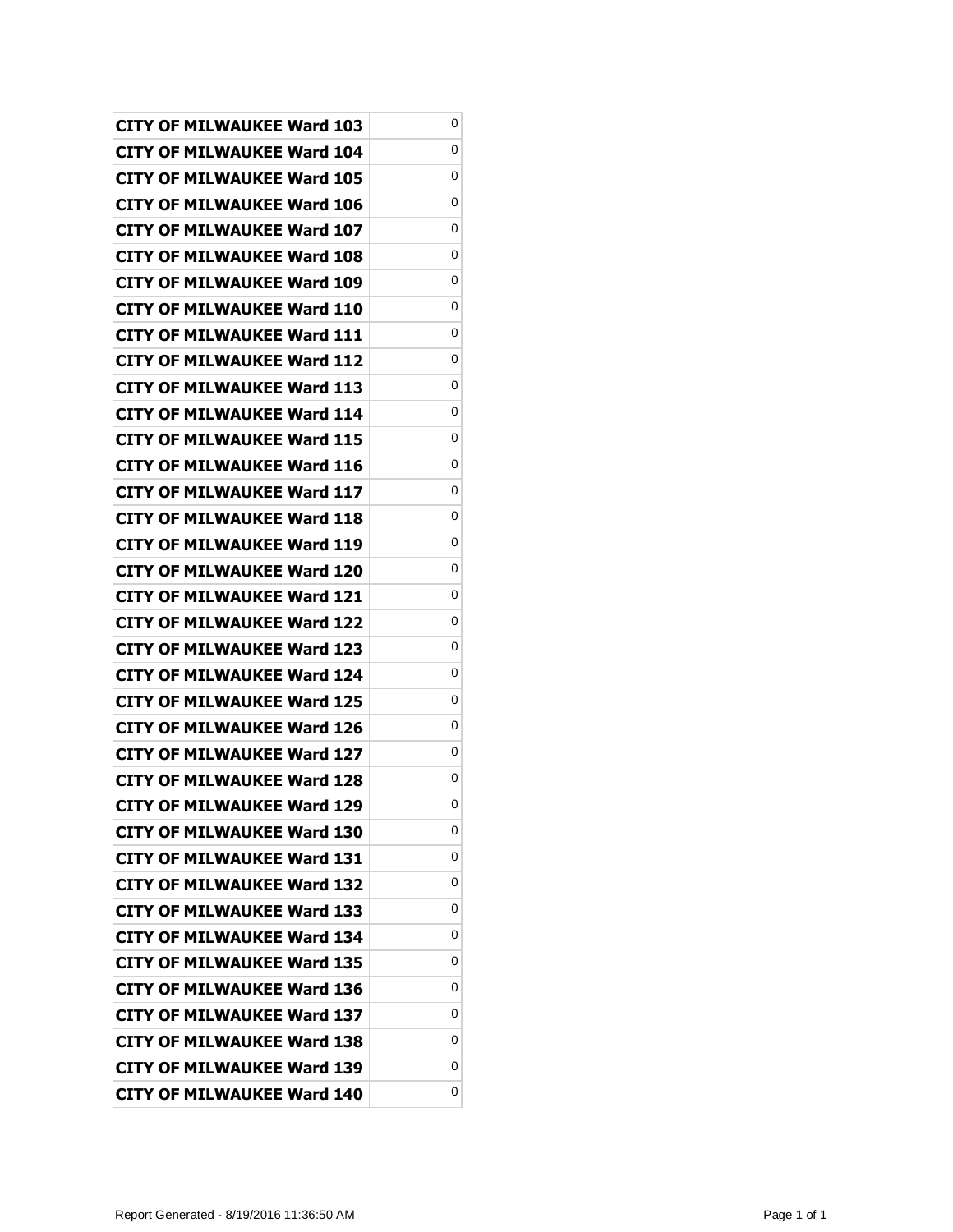| <b>CITY OF MILWAUKEE Ward 141</b> | 0 |
|-----------------------------------|---|
| <b>CITY OF MILWAUKEE Ward 142</b> | 0 |
| <b>CITY OF MILWAUKEE Ward 143</b> | 0 |
| <b>CITY OF MILWAUKEE Ward 144</b> | 0 |
| <b>CITY OF MILWAUKEE Ward 145</b> | 0 |
| CITY OF MILWAUKEE Ward 146        | 0 |
| CITY OF MILWAUKEE Ward 147        | 0 |
| <b>CITY OF MILWAUKEE Ward 148</b> | 0 |
| CITY OF MILWAUKEE Ward 149        | 0 |
| <b>CITY OF MILWAUKEE Ward 150</b> | 0 |
| <b>CITY OF MILWAUKEE Ward 151</b> | 0 |
| CITY OF MILWAUKEE Ward 152        | 0 |
| <b>CITY OF MILWAUKEE Ward 153</b> | 0 |
| <b>CITY OF MILWAUKEE Ward 154</b> | 0 |
| <b>CITY OF MILWAUKEE Ward 155</b> | 0 |
| CITY OF MILWAUKEE Ward 156        | 0 |
| CITY OF MILWAUKEE Ward 157        | 0 |
| <b>CITY OF MILWAUKEE Ward 158</b> | 1 |
| CITY OF MILWAUKEE Ward 159        | 0 |
| <b>CITY OF MILWAUKEE Ward 160</b> | 0 |
| <b>CITY OF MILWAUKEE Ward 161</b> | 0 |
| CITY OF MILWAUKEE Ward 162        | 0 |
| CITY OF MILWAUKEE Ward 163        | 0 |
| CITY OF MILWAUKEE Ward 164        | 0 |
| CITY OF MILWAUKEE Ward 165        | 0 |
| <b>CITY OF MILWAUKEE Ward 166</b> | 0 |
| <b>CITY OF MILWAUKEE Ward 167</b> | 0 |
| <b>CITY OF MILWAUKEE Ward 168</b> | 0 |
| <b>CITY OF MILWAUKEE Ward 169</b> | 0 |
| <b>CITY OF MILWAUKEE Ward 170</b> | 0 |
| <b>CITY OF MILWAUKEE Ward 171</b> | 0 |
| <b>CITY OF MILWAUKEE Ward 172</b> | 0 |
| <b>CITY OF MILWAUKEE Ward 173</b> | 0 |
| <b>CITY OF MILWAUKEE Ward 174</b> | 0 |
| <b>CITY OF MILWAUKEE Ward 175</b> | 0 |
| <b>CITY OF MILWAUKEE Ward 176</b> | 0 |
| <b>CITY OF MILWAUKEE Ward 177</b> | 0 |
| <b>CITY OF MILWAUKEE Ward 178</b> | 0 |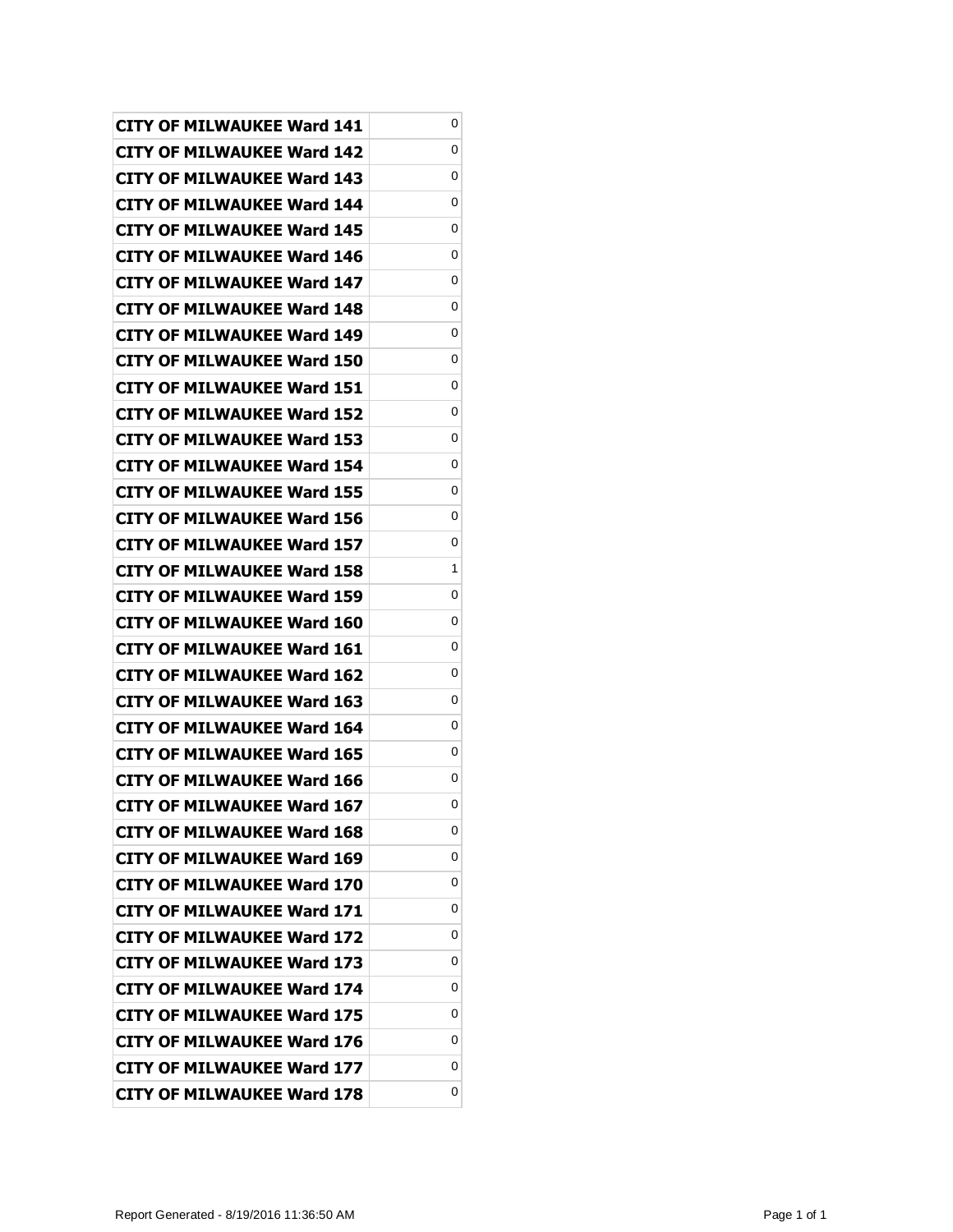| <b>CITY OF MILWAUKEE Ward 179</b> | 1 |
|-----------------------------------|---|
| <b>CITY OF MILWAUKEE Ward 180</b> | 0 |
| <b>CITY OF MILWAUKEE Ward 181</b> | 0 |
| <b>CITY OF MILWAUKEE Ward 182</b> | 0 |
| <b>CITY OF MILWAUKEE Ward 183</b> | 0 |
| CITY OF MILWAUKEE Ward 184        | 0 |
| CITY OF MILWAUKEE Ward 185        | 0 |
| <b>CITY OF MILWAUKEE Ward 186</b> | 0 |
| <b>CITY OF MILWAUKEE Ward 187</b> | 0 |
| <b>CITY OF MILWAUKEE Ward 188</b> | 0 |
| <b>CITY OF MILWAUKEE Ward 189</b> | 0 |
| CITY OF MILWAUKEE Ward 190        | 0 |
| <b>CITY OF MILWAUKEE Ward 191</b> | 0 |
| <b>CITY OF MILWAUKEE Ward 192</b> | 0 |
| <b>CITY OF MILWAUKEE Ward 193</b> | 0 |
| <b>CITY OF MILWAUKEE Ward 194</b> | 0 |
| CITY OF MILWAUKEE Ward 195        | 0 |
| <b>CITY OF MILWAUKEE Ward 196</b> | 0 |
| CITY OF MILWAUKEE Ward 197        | 0 |
| <b>CITY OF MILWAUKEE Ward 198</b> | 0 |
| <b>CITY OF MILWAUKEE Ward 199</b> | 0 |
| CITY OF MILWAUKEE Ward 200        | 0 |
| CITY OF MILWAUKEE Ward 201        | 0 |
| <b>CITY OF MILWAUKEE Ward 202</b> | 0 |
| CITY OF MILWAUKEE Ward 203        | 0 |
| <b>CITY OF MILWAUKEE Ward 204</b> | 0 |
| <b>CITY OF MILWAUKEE Ward 205</b> | 0 |
| <b>CITY OF MILWAUKEE Ward 206</b> | 0 |
| <b>CITY OF MILWAUKEE Ward 207</b> | 0 |
| <b>CITY OF MILWAUKEE Ward 208</b> | 0 |
| <b>CITY OF MILWAUKEE Ward 209</b> | 0 |
| <b>CITY OF MILWAUKEE Ward 210</b> | 0 |
| <b>CITY OF MILWAUKEE Ward 211</b> | 0 |
| <b>CITY OF MILWAUKEE Ward 212</b> | 0 |
| <b>CITY OF MILWAUKEE Ward 213</b> | 0 |
| <b>CITY OF MILWAUKEE Ward 214</b> | 0 |
| <b>CITY OF MILWAUKEE Ward 215</b> | 0 |
| <b>CITY OF MILWAUKEE Ward 216</b> | 0 |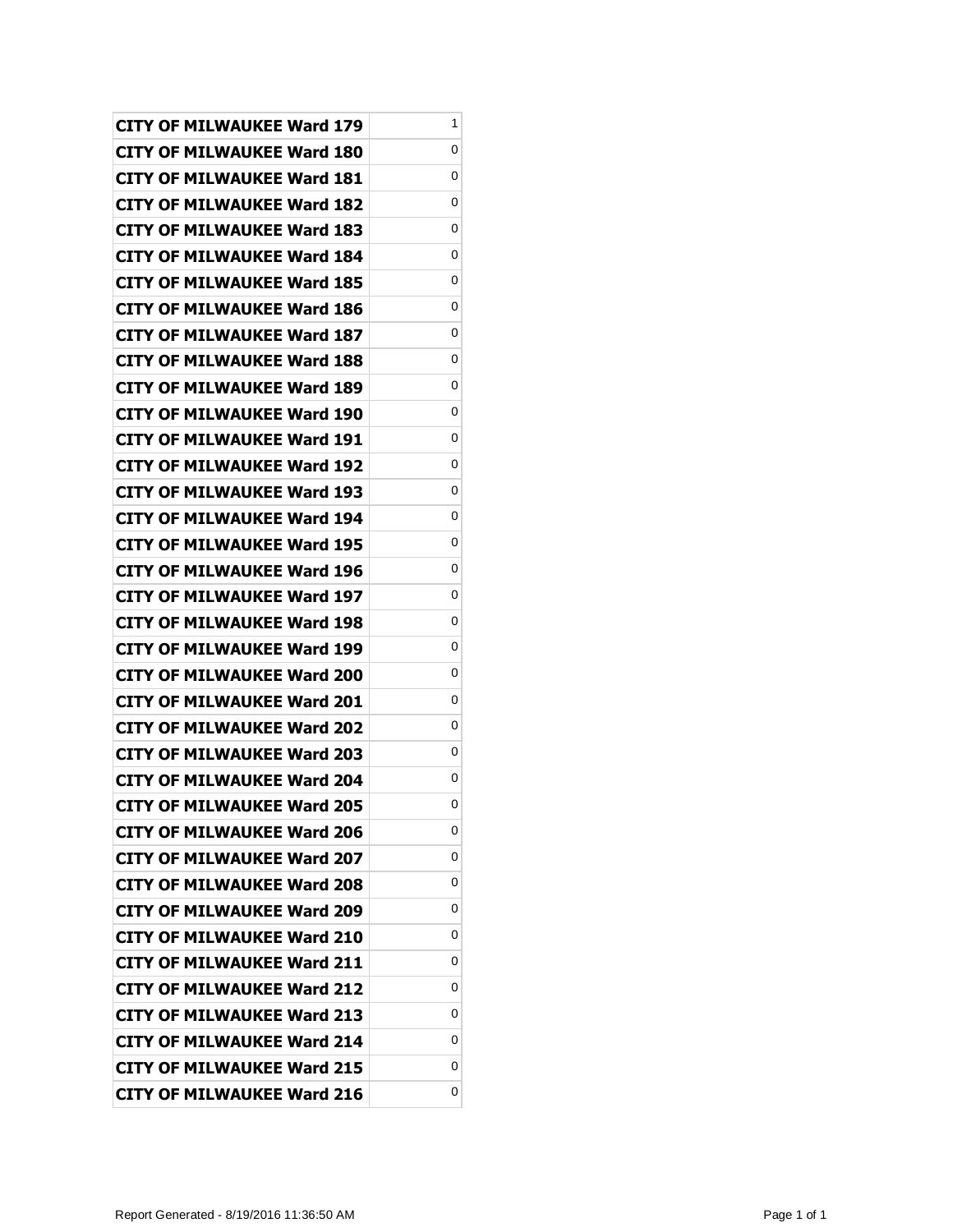| <b>CITY OF MILWAUKEE Ward 217</b> | 0 |
|-----------------------------------|---|
| CITY OF MILWAUKEE Ward 218        | 0 |
| <b>CITY OF MILWAUKEE Ward 219</b> | 0 |
| <b>CITY OF MILWAUKEE Ward 220</b> | 0 |
| <b>CITY OF MILWAUKEE Ward 221</b> | 0 |
| CITY OF MILWAUKEE Ward 222        | 0 |
| CITY OF MILWAUKEE Ward 223        | 0 |
| <b>CITY OF MILWAUKEE Ward 224</b> | 0 |
| <b>CITY OF MILWAUKEE Ward 225</b> | 0 |
| <b>CITY OF MILWAUKEE Ward 226</b> | 0 |
| <b>CITY OF MILWAUKEE Ward 227</b> | 0 |
| CITY OF MILWAUKEE Ward 228        | 0 |
| <b>CITY OF MILWAUKEE Ward 229</b> | 0 |
| <b>CITY OF MILWAUKEE Ward 230</b> | 0 |
| CITY OF MILWAUKEE Ward 231        | 0 |
| <b>CITY OF MILWAUKEE Ward 232</b> | 0 |
| CITY OF MILWAUKEE Ward 233        | 0 |
| <b>CITY OF MILWAUKEE Ward 234</b> | 0 |
| <b>CITY OF MILWAUKEE Ward 235</b> | 0 |
| <b>CITY OF MILWAUKEE Ward 236</b> | 0 |
| <b>CITY OF MILWAUKEE Ward 237</b> | 0 |
| CITY OF MILWAUKEE Ward 238        | 0 |
| CITY OF MILWAUKEE Ward 239        | 0 |
| <b>CITY OF MILWAUKEE Ward 240</b> | 0 |
| CITY OF MILWAUKEE Ward 241        | 0 |
| <b>CITY OF MILWAUKEE Ward 242</b> | 0 |
| <b>CITY OF MILWAUKEE Ward 243</b> | 0 |
| <b>CITY OF MILWAUKEE Ward 244</b> | 0 |
| <b>CITY OF MILWAUKEE Ward 245</b> | 0 |
| <b>CITY OF MILWAUKEE Ward 246</b> | 0 |
| <b>CITY OF MILWAUKEE Ward 247</b> | 0 |
| <b>CITY OF MILWAUKEE Ward 248</b> | 0 |
| <b>CITY OF MILWAUKEE Ward 249</b> | 0 |
| CITY OF MILWAUKEE Ward 250        | 0 |
| <b>CITY OF MILWAUKEE Ward 251</b> | 0 |
| <b>CITY OF MILWAUKEE Ward 252</b> | 0 |
| <b>CITY OF MILWAUKEE Ward 253</b> | 0 |
| <b>CITY OF MILWAUKEE Ward 254</b> | 0 |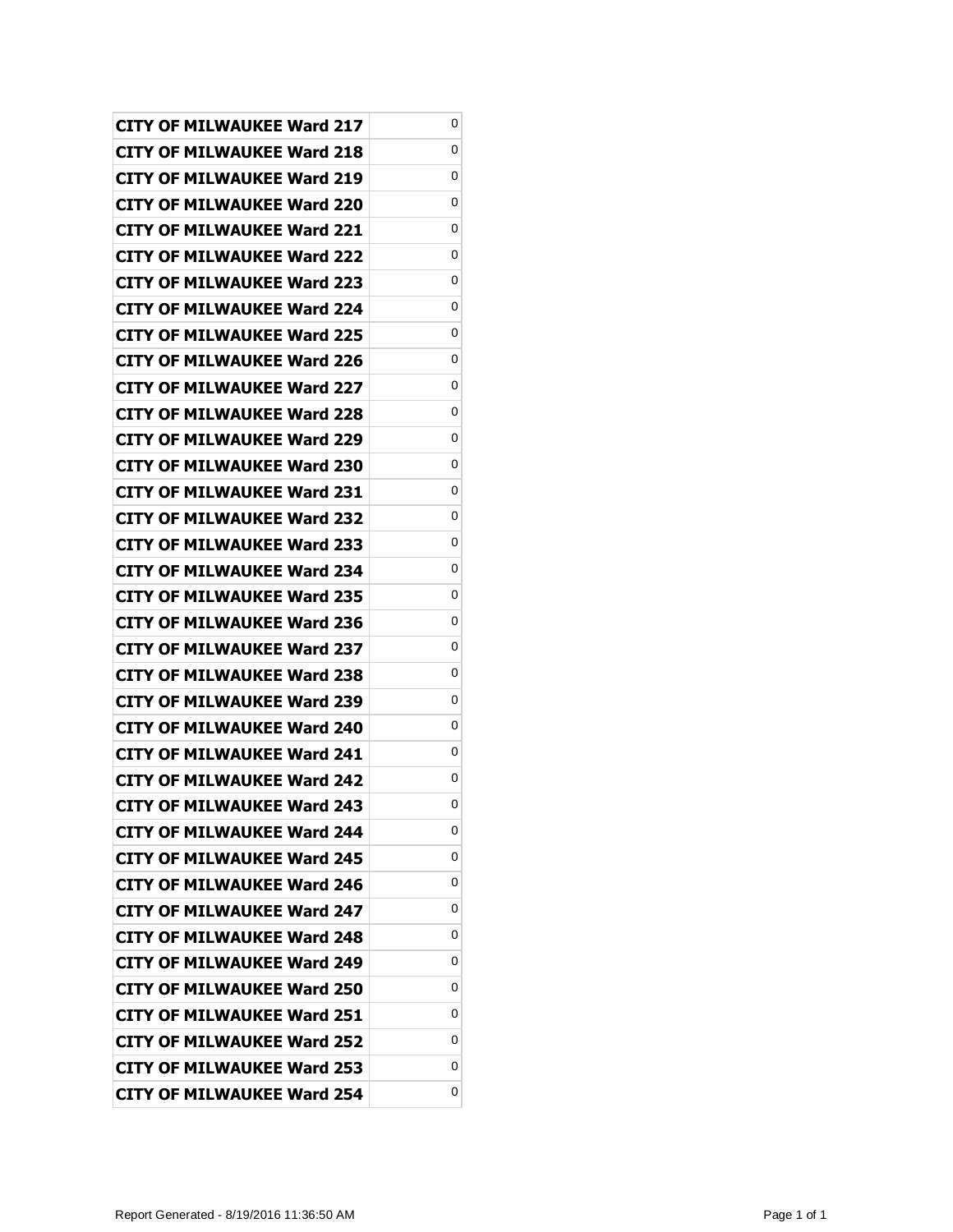| <b>CITY OF MILWAUKEE Ward 255</b> | 0 |
|-----------------------------------|---|
| CITY OF MILWAUKEE Ward 256        | 0 |
| <b>CITY OF MILWAUKEE Ward 257</b> | 0 |
| <b>CITY OF MILWAUKEE Ward 258</b> | 0 |
| <b>CITY OF MILWAUKEE Ward 259</b> | 0 |
| CITY OF MILWAUKEE Ward 260        | 0 |
| CITY OF MILWAUKEE Ward 261        | 0 |
| <b>CITY OF MILWAUKEE Ward 262</b> | 0 |
| CITY OF MILWAUKEE Ward 263        | 0 |
| <b>CITY OF MILWAUKEE Ward 264</b> | 0 |
| <b>CITY OF MILWAUKEE Ward 265</b> | 0 |
| CITY OF MILWAUKEE Ward 266        | 0 |
| <b>CITY OF MILWAUKEE Ward 267</b> | 0 |
| <b>CITY OF MILWAUKEE Ward 268</b> | 0 |
| CITY OF MILWAUKEE Ward 269        | 0 |
| CITY OF MILWAUKEE Ward 270        | 0 |
| CITY OF MILWAUKEE Ward 271        | 0 |
| <b>CITY OF MILWAUKEE Ward 272</b> | 0 |
| <b>CITY OF MILWAUKEE Ward 273</b> | 0 |
| <b>CITY OF MILWAUKEE Ward 274</b> | 0 |
| <b>CITY OF MILWAUKEE Ward 275</b> | 0 |
| CITY OF MILWAUKEE Ward 276        | 0 |
| CITY OF MILWAUKEE Ward 277        | 0 |
| <b>CITY OF MILWAUKEE Ward 278</b> | 0 |
| CITY OF MILWAUKEE Ward 279        | 0 |
| <b>CITY OF MILWAUKEE Ward 280</b> | 0 |
| <b>CITY OF MILWAUKEE Ward 281</b> | 0 |
| <b>CITY OF MILWAUKEE Ward 282</b> | 0 |
| <b>CITY OF MILWAUKEE Ward 283</b> | 0 |
| <b>CITY OF MILWAUKEE Ward 284</b> | 0 |
| <b>CITY OF MILWAUKEE Ward 285</b> | 0 |
| <b>CITY OF MILWAUKEE Ward 286</b> | 0 |
| <b>CITY OF MILWAUKEE Ward 287</b> | 0 |
| CITY OF MILWAUKEE Ward 288        | 0 |
| <b>CITY OF MILWAUKEE Ward 289</b> | 0 |
| <b>CITY OF MILWAUKEE Ward 290</b> | 0 |
| <b>CITY OF MILWAUKEE Ward 291</b> | 0 |
| <b>CITY OF MILWAUKEE Ward 292</b> | 0 |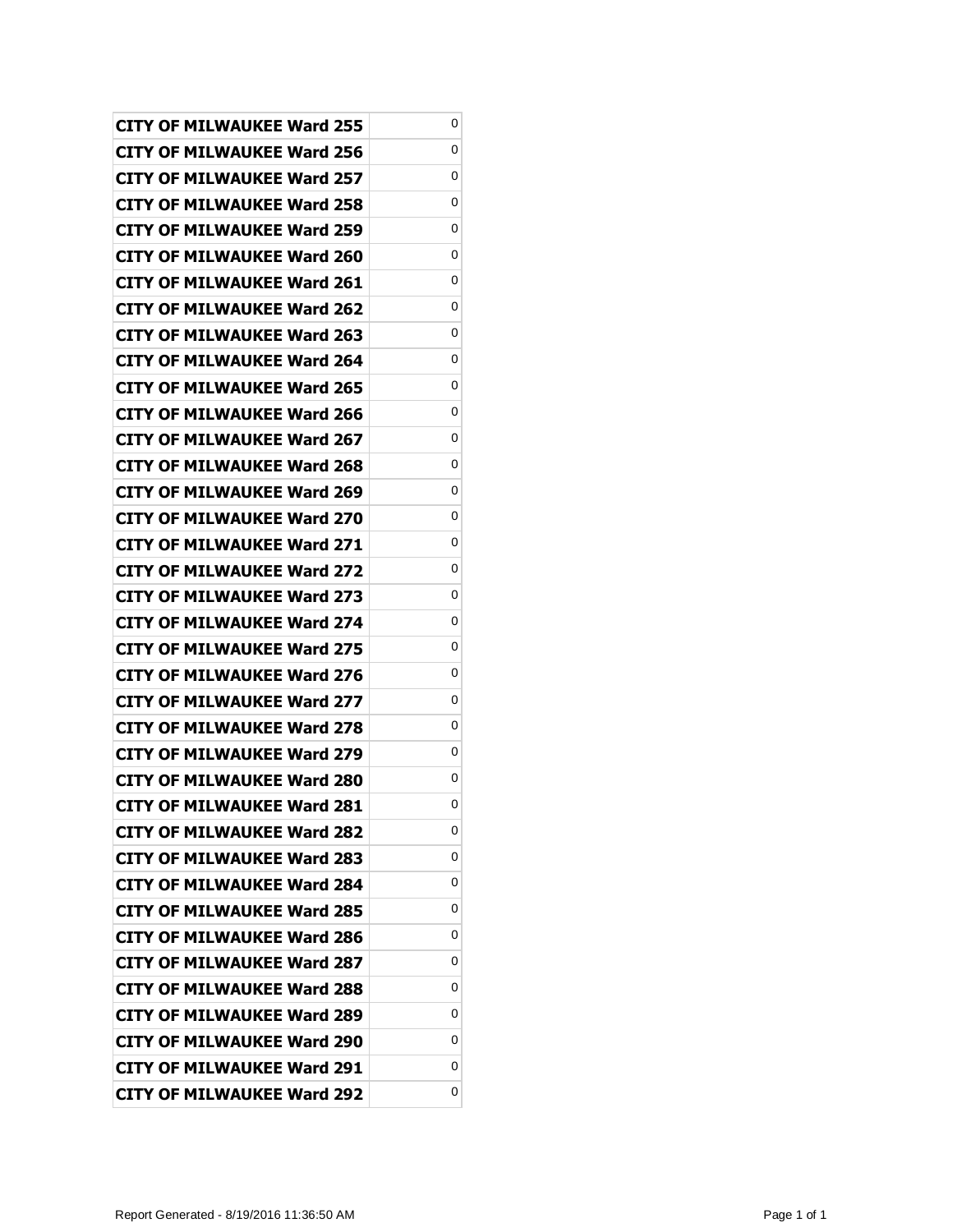| <b>CITY OF MILWAUKEE Ward 293</b>        | 0 |
|------------------------------------------|---|
| CITY OF MILWAUKEE Ward 294               | 0 |
| <b>CITY OF MILWAUKEE Ward 295</b>        | 0 |
| <b>CITY OF MILWAUKEE Ward 296</b>        | 0 |
| <b>CITY OF MILWAUKEE Ward 297</b>        | 0 |
| CITY OF MILWAUKEE Ward 298               | 0 |
| CITY OF MILWAUKEE Ward 299               | 0 |
| <b>CITY OF MILWAUKEE Ward 300</b>        | 0 |
| <b>CITY OF MILWAUKEE Ward 301</b>        | 0 |
| <b>CITY OF MILWAUKEE Ward 302</b>        | 0 |
| <b>CITY OF MILWAUKEE Ward 303</b>        | 0 |
| CITY OF MILWAUKEE Ward 304               | 0 |
| <b>CITY OF MILWAUKEE Ward 305</b>        | 0 |
| <b>CITY OF MILWAUKEE Ward 306</b>        | 0 |
| <b>CITY OF MILWAUKEE Ward 307</b>        | 0 |
| <b>CITY OF MILWAUKEE Ward 308</b>        | 0 |
| <b>CITY OF MILWAUKEE Ward 309</b>        | 0 |
| <b>CITY OF MILWAUKEE Ward 310</b>        | 0 |
| <b>CITY OF MILWAUKEE Ward 311</b>        | 0 |
| <b>CITY OF MILWAUKEE Ward 312</b>        | 0 |
| <b>CITY OF MILWAUKEE Ward 313</b>        | 0 |
| CITY OF MILWAUKEE Ward 314               | 0 |
| CITY OF MILWAUKEE Ward 315               | 0 |
| CITY OF MILWAUKEE Ward 316               | 0 |
| CITY OF MILWAUKEE Ward 317               | 0 |
| <b>CITY OF MILWAUKEE Ward 320</b>        | 0 |
| <b>CITY OF MILWAUKEE Ward 321</b>        | 0 |
| <b>CITY OF MILWAUKEE Ward 322</b>        | 0 |
| <b>CITY OF MILWAUKEE Ward 323</b>        | 0 |
| <b>CITY OF MILWAUKEE Ward 324</b>        | 0 |
| <b>CITY OF MILWAUKEE Ward 325</b>        | 0 |
| <b>CITY OF MILWAUKEE Ward 326</b>        | 0 |
| <b>CITY OF MILWAUKEE Ward 327</b>        | 0 |
| CITY OF OAK CREEK Wards 1-3              | 0 |
| <b>CITY OF OAK CREEK Wards 4-6</b>       | 0 |
| <b>CITY OF OAK CREEK Wards 7-9</b>       | 0 |
| <b>CITY OF OAK CREEK Wards 10-</b><br>12 | 0 |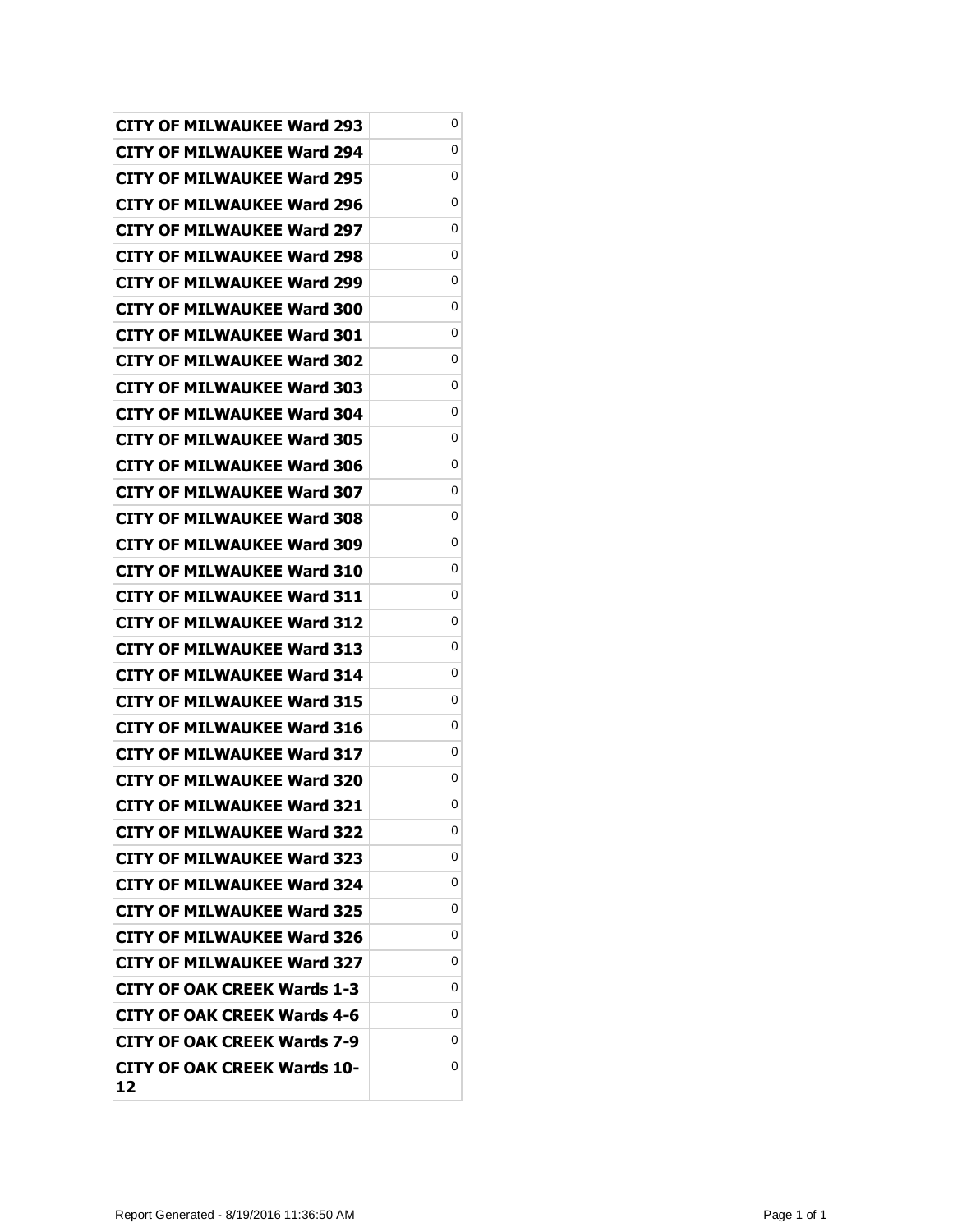| CITY OF OAK CREEK Wards 13-<br>15                 | 0 |
|---------------------------------------------------|---|
| <b>CITY OF OAK CREEK Wards 16-</b><br>19          | 0 |
| CITY OF ST. FRANCIS Wards 1-<br>4                 | 0 |
| CITY OF ST. FRANCIS Wards 5-<br>8                 | 0 |
| <b>CITY OF ST. FRANCIS Wards 9-</b><br>12         | 0 |
| <b>CITY OF SOUTH MILWAUKEE</b><br><b>Ward 1-4</b> | 0 |
| CITY OF SOUTH MILWAUKEE<br><b>Ward 5-8</b>        | 0 |
| CITY OF SOUTH MILWAUKEE<br><b>Ward 9-12</b>       | 0 |
| CITY OF SOUTH MILWAUKEE<br><b>Ward 13-16</b>      | 0 |
| CITY OF WAUWATOSA Ward 1                          | 1 |
| <b>CITY OF WAUWATOSA Ward 2</b>                   | 0 |
| CITY OF WAUWATOSA Ward 3                          | 0 |
| CITY OF WAUWATOSA Ward 4                          | 0 |
| CITY OF WAUWATOSA Ward 5                          | 0 |
| CITY OF WAUWATOSA Ward 6                          | 0 |
| CITY OF WAUWATOSA Ward 7                          | 0 |
| CITY OF WAUWATOSA Ward 8                          | 0 |
| CITY OF WAUWATOSA Ward 9                          | 0 |
| CITY OF WAUWATOSA Ward 10                         | 0 |
| CITY OF WAUWATOSA Ward 11                         | 0 |
| <b>CITY OF WAUWATOSA Ward 12</b>                  | 0 |
| <b>CITY OF WAUWATOSA Ward 13</b>                  | 0 |
| <b>CITY OF WAUWATOSA Ward 14</b>                  | 0 |
| <b>CITY OF WAUWATOSA Ward 15</b>                  | 0 |
| <b>CITY OF WAUWATOSA Ward 16</b>                  | 0 |
| <b>CITY OF WAUWATOSA Ward 17</b>                  | 0 |
| <b>CITY OF WAUWATOSA Ward 18</b>                  | 0 |
| <b>CITY OF WAUWATOSA Ward 19</b>                  | 0 |
| CITY OF WAUWATOSA Ward 20                         | 0 |
| CITY OF WAUWATOSA Ward 21                         | 0 |
| <b>CITY OF WAUWATOSA Ward 22</b>                  | 0 |
| <b>CITY OF WAUWATOSA Ward 23</b>                  | 0 |